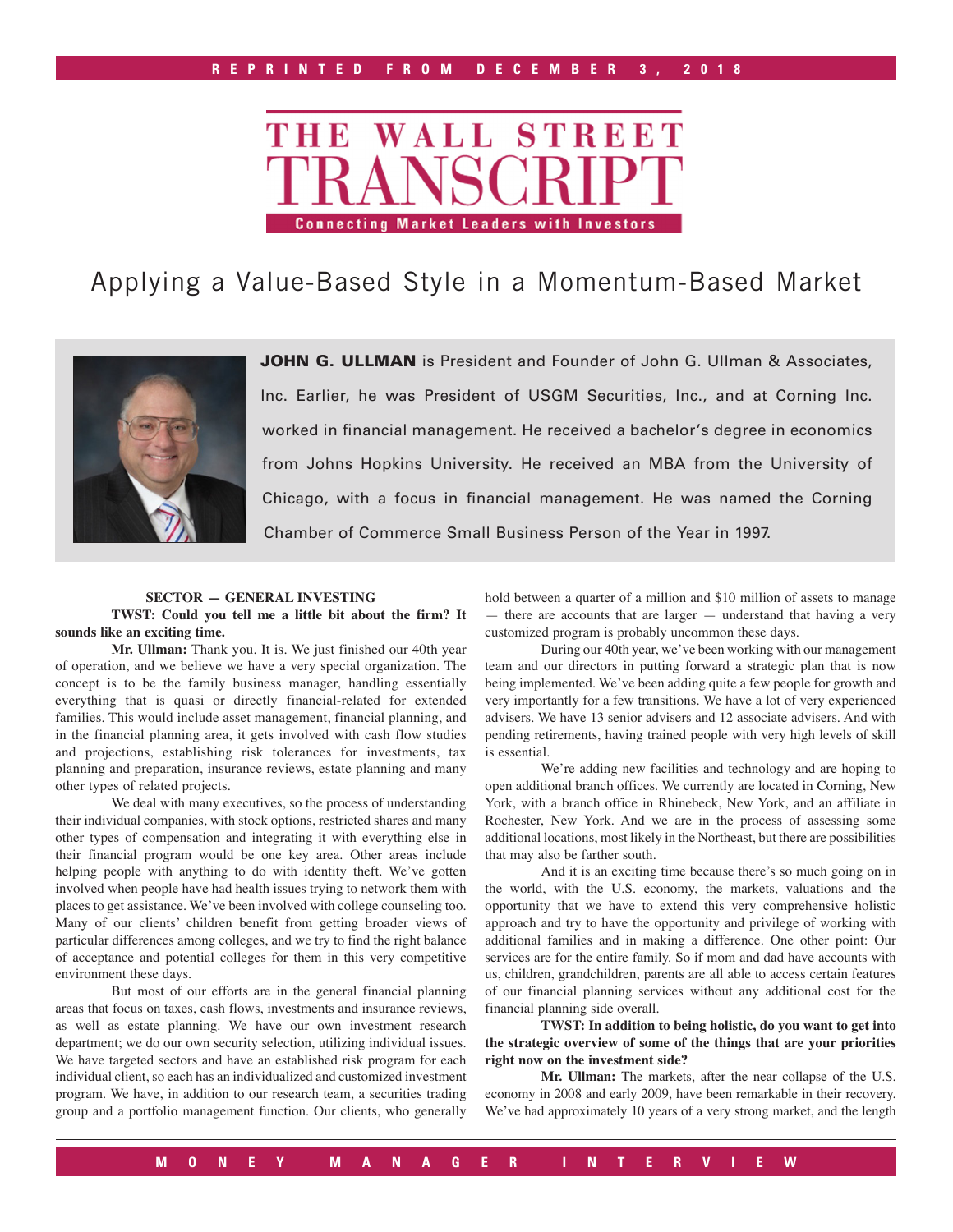of that recovery is extremely unusual. From July 2007 to March 2009, getting through the fiscal crisis was not a simple task, and the U.S. economy was in very serious jeopardy with the subprime mortgages and a lot of interrelated financial relationships, and then, we had Bear Stearns, Lehman Brothers, **General Motors** (NYSE:GM), **Chrysler** (NYSE:FCAU) and **Circuit City** — among those, firms that unfortunately failed.

have much more concern than you would buying it in a U.S. city. But to have much lower cost in other countries and not being able to access that is very hard to understand.

Also, **Johnson & Johnson** (NYSE:JNJ), as a company, is having huge lawsuits coming related to talcum powder. And these types of litigation can be really extreme. The cost of litigation and malpractice

insurance is not trivial in the cost of overall medical care. So we look at this whole amount of money that the federal government and the state

governments are expending, and it's a huge problem.

# *"And it is an exciting time because there's so much going on in the world, with the U.S. economy, the markets, valuations and the opportunity that we have to extend this very comprehensive holistic approach and try to have the opportunity and privilege of working with additional families and in making a difference."*

The U.S. got through that, but in the interim, we've gotten ourselves into other kinds of difficulties with the fiscal side of the equation, with the budget deficit  $-$  it was huge  $-$  but over \$75 billion

in recent times and heading toward the \$1 trillion level. Trade deficits that vary, but in the \$500 billion area. Having programs that are not sustainable, under their current structure; I'm talking about Medicare, Social Security, the Affordable Care Act and many of the Medicaid programs. They're going to have increased costs, and there is no indication of funding that's going to match. That's a major problem.

With a cumulative debt of the U.S. government of actually \$21 trillion, and these extra costs that are going to be coming, it's a very serious problem, and there's no resolve in either political party to deal with this, so it's either raise taxes or reduce some of these costs, either on the medical side or by taking some very strong actions with Medicare and the Affordable Care Act to do things that are significant. It would have to be dramatic to impact the major parts of the cost, involving such areas as the doctors, the hospitals, the insurance companies, tort reform, and the pharmaceuticals

**Highlights**

John G. Ullman discusses John G. Ullman & Associates, Inc. The firm is a family business manager, handling everything financial-related, including asset management and financial planning. Mr. Ullman notes that while the market has become momentum-based, the firm is value-based. He looks for investments that appear to be undervalued based on mathematical modeling. Some of the areas he is currently interested in include infrastructure, out-of-favor stocks in technology and health care, selectively. Companies discussed: General Motors Company (NYSE:GM); Fiat Chrysler Automobiles NV (NYSE:FCAU); Johnson &

Johnson (NYSE:JNJ); Amazon.com (NASDAQ:AMZN); Alphabet (NASDAQ:GOOG); Apple (NASDAQ:AAPL); Netflix (NASDAQ:NFLX); Facebook (NASDAQ:FB); Exelon Corporation (NYSE:EXC); Emerson Electric Co. (NYSE:EMR); A. O. Smith Corp. (NYSE:AOS); Johnson Controls International PLC (NYSE:JCI); Skanska AB (OTCMKTS:SKSBF); Honeywell International (NYSE:HON); Ingersoll-Rand PLC (NYSE:IR); Lindsay Corporation (NYSE:LNN); Halliburton Company (NYSE:HAL); Schlumberger Limited (NYSE:SLB); Baker Hughes (NYSE:BHGE); General Electric Company (NYSE:GE); Sun Hydraulics Corporation (NASDAQ:SNHY); Granite Construction (NYSE:GVA) and Ford Motor Company (NYSE:F).

Another compounding effect has to do with interest rates. Interest rates have been at historic lows for a long time. They were essentially zero after the crisis in 2007 to 2009. And around 2013, I remember that period in the first quarter, I believe, one-year Treasuries were 0.16%, and twoyear Treasuries were 0.25%. And that was even up from what they were after the initial crisis. There were very few days that short-term Treasuries in the U.S. had a negative interest rate. And I've never seen that. In Germany, that has extended for a longer period of time than the U.S.

But if interest rates, given our trade deficit and budget deficit, do ultimately go considerably higher — just to use a number for illustration, such as five percentage points — we could end up seeing, over a period of time, another \$1 trillion of deficit, less whatever revenues the federal government would get. So you have \$20 trillion debt, it's \$21 trillion now, and you have 5%; that's over \$1.05 trillion roughly of additional amount, and some of that will come back in taxes, but

and device manufacturers. And the lobbying groups connected to these entities continue to be very effective.

One example is the doctors; many of them are taking on hundreds of thousands of dollars of debt for their extensive training. And the compensation to help pay off that debt is essential. There might be a five- or 10-year giveback period to work locally in certain communities, after which they wouldn't have the large debt. That would be a very dramatic shift. Pharmaceuticals, which the U.S. has a hard time buying from other countries, under the guise that they may not be legitimate. I'm not sure that if you bought something from Canada, in Toronto, you'd

much of it would be held by foreign governments, as well as in retirement accounts. But even if \$0.25 trillion came back, you'd end up with \$750 billion, \$800 billion of additional deficit. And at some point — for subsequent generations — that is a very vast problem, but there's no resolve to deal with it.

Relative to the market itself, we've seen over the last couple of years that it has become momentum-based. So companies such as **Amazon** (NASDAQ:AMZN) and **Google** (NASDAQ:GOOG), which is known as **Alphabet**, **Apple** (NASDAQ:AAPL) and **Netflix**  (NASDAQ:NFLX) have been exceedingly strong. For the early part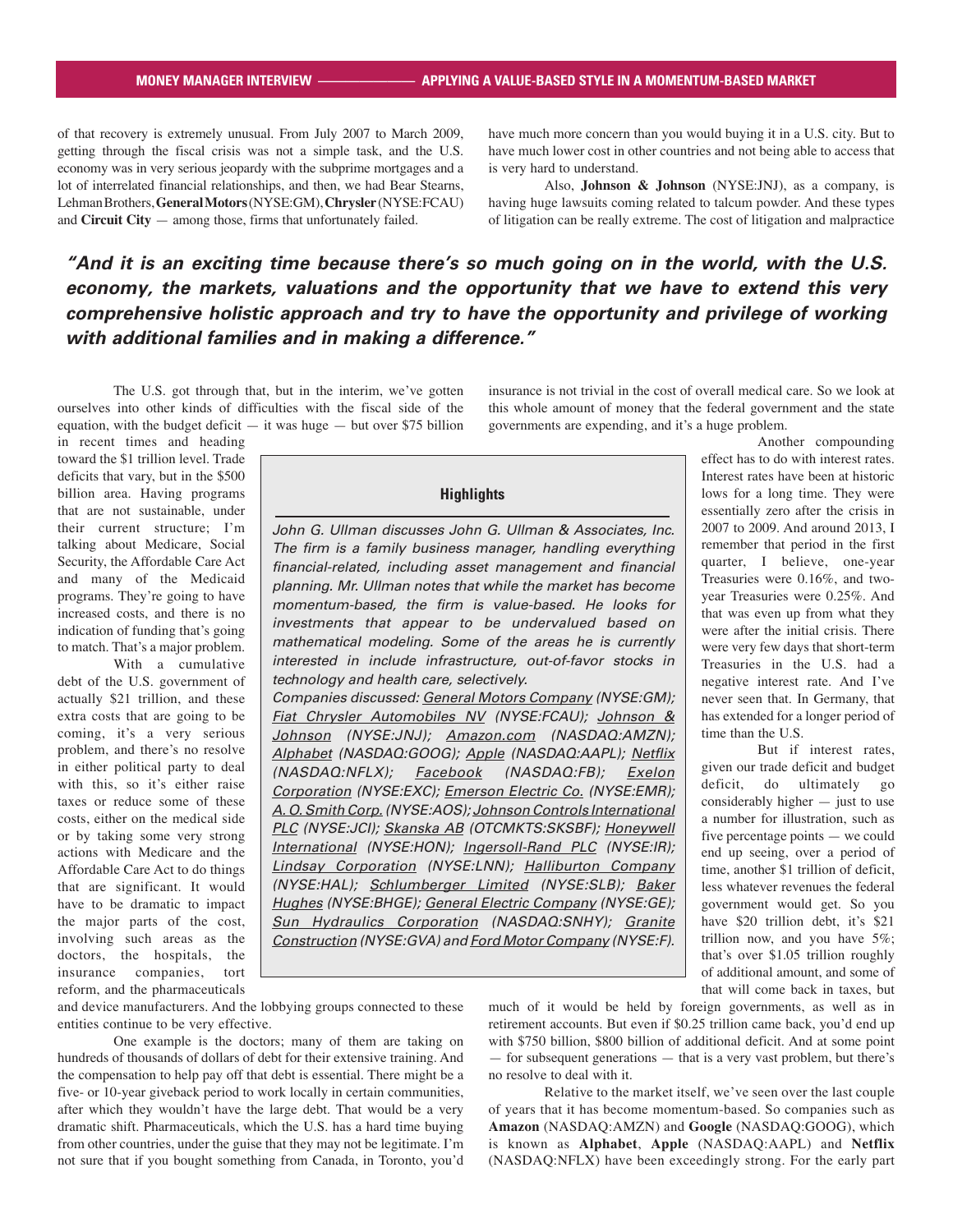of this year, any of the market upward movement was more than 100% versus some indices for those kinds of stocks. **Facebook**  (NASDAQ:FB) was part of that as well, until they ran into problems with security. The valuation on these stocks has gotten extremely high, and they become much more vulnerable, but that's where the market strength has been in recent years.

Our style is much more mathematical. It is value-based. And we look for things that look to be inexpensive. In the recent few weeks, the market has become much more volatile, but most of those momentum stocks, actually all of them, have sold off, somewhat considerably. And they are still relatively expensive. So our view is that in this environment of elevated valuations, we are moving directionally toward things that look to be undervalued to us, based on mathematical modeling in certain sectors; this is where we are moving directionally, if not 100%, but it is a direction.

The problem is going to be paying for these improvements. I think for some of these programs, they will probably use infrastructure banks and off-balance-sheet financing and really defer a lot of the costs and take on additional debt, which is really a problem, but I feel very strongly that these investments are going to get made over the coming decades, and there will be tremendous growth in that area and investment in this country. When you look at other parts of the world, let's say in Europe, the geographic areas are much more dense and concentrated, so having better infrastructure is a bit easier. And if you go and look at many parts of the world, their infrastructure investments are way above what we've done in this country, so that is a key area for the U.S.

We also focus in areas like technology, even though that's been reduced by the valuations. There are out-of-favor stocks in this sector that we think are attractive. Health care selectively too because there are going to be changes. They may be initiated by corporations trying to

*"Our style is much more mathematical. It is value-based. And we look for things that look to be inexpensive. In the recent few weeks, the market has become much more volatile, but most of those momentum stocks, actually all of them, have sold off, somewhat considerably. And they are still relatively expensive."*

One area that is of special interest to us, and has been, is the field of infrastructure. The U.S. government has moved forward with trying to get proposals on health care, which really hasn't happened. There was a major change in the tax law to try to get more of a level playing field for corporations — corporations versus those from other countries. And that really has helped the economy in this environment, but it has also increased the deficit significantly.

Next, infrastructure has not been addressed in any material way. And it's our belief that spending in infrastructure in this country over the next five, 10, 15, 20 years will greatly exceed anything that is being significantly talked about today. Just some illustrations — and there are an infinite number — the Mario Cuomo Tappan Zee Bridge in New York state. I believe that was in the magnitude of over \$4 billion. Estimates of rebuilding and redoing the tunnels between New York and New Jersey, which are going to be needed, seem to run in the \$12 billion area.

San Diego has put in a new desalinization plant. I think that's in the range of \$1 billion. In the Baltimore area, the tunnel is approximately 100 years old for railroad, and as a result, the trains have to go through them at a much slower rate of speed. That is estimated at \$1 billion. High-speed rail in California is near the magnitude of \$100 billion. When stadiums for sporting events are built, they can get up into the \$1 billion to \$2 billion range, and some of them don't get that much usage.

In other areas, for example, subways in New York City and the rail in Boston, the cost to really radically redo those important systems have ranged very widely. Totals on a couple of those together could be up to \$100 billion. There are bridges in the Northeast, in particular, that are not up to the levels they need to be. These are just a small number of examples.

Water quality too, and I believe there are pipes in New York City that are really very much in need of replacement, and that is a very key area that will get increasing attention over time. So these examples don't include areas like railroads around the country and problems with the tracks and upgrading. And there are so many other parts of the infrastructure that will create outstanding jobs with high pay, and that will become very much desired during time periods when the economy is under more stress.



Chart provided by www.BigCharts.com

reduce the cost in health care. The government is so affected by the lobbying groups that it is much harder to get those changes through foreign investments.

In foreign investments, we're underweighted, and they have underperformed the markets, so we've been fortunate there, but I think some of the developing countries in Latin America, South America as well as Asia Pacific are very appealing at this point. Africa probably would be down the road many years, but I do think that there are economic potentials for that part of the world as well.

Another sector that we're invested in is utilities, but as interest rates move higher, they will tend to be negatively affected. Utilities are closer to bonds than they are to some stocks. So we're finding a few of those stocks — such as **Exelon** (NYSE:EXC), for next year — are hitting price points where we are reducing or selling or holding.

**TWST: And as far as infrastructure, do you want to highlight some possible investments that investors may want to watch in the coming years?**

**Mr. Ullman:** My pleasure. One of the companies that we put in that category is **Emerson Electric** (NYSE:EMR). They've had a wonderful long-term growth track record. They've generally been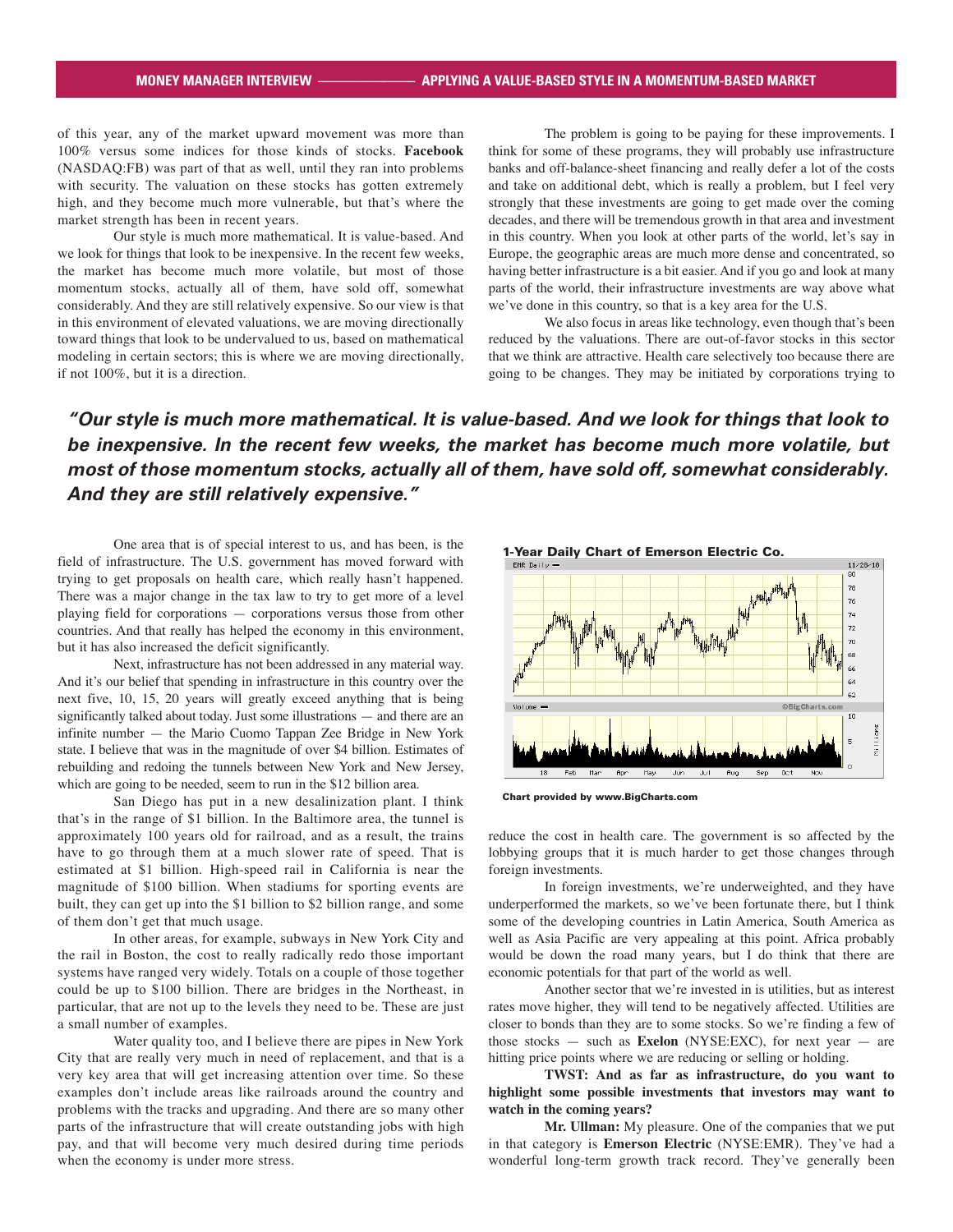extremely well-managed. Some of their businesses are energy-related so that it has affected them as oil prices have been under pressure over the last several years, and while they had popped up, they recently sold off in terms of the energy oil prices. But I think that at these levels, they are very attractive.



Chart provided by www.BigCharts.com

**TWST: And do you think that if the Democrats and Republicans next year want to look for something they can find common ground on that infrastructure might be an area where there's a great deal of promise, given the needs throughout the country?**

**Mr. Ullman:** Absolutely. If there's one area — short of a national emergency — that arises where there is more likely agreement between the parties, one would think infrastructure would have to be at the top of that list.

#### **TWST: And do you get a feeling that it would be different types of needs, not just roads, but as you mentioned bridges, tunnels, water quality, maybe even airports?**

**Mr. Ullman:** I think so, but there are other sides. For example, the use of electric cars is clearly increasing, and there will be investments to put power stations throughout the country. If you have an electric car and you're trying to go a distance, you have to find a place to power up, and that's one need.

Another one would be with liquefied natural gas. We have extensive reserves, and in a number of cities, buses, for example, are powered by that type of energy, but if you're going to try to extend that, which is very cost-effective, it's not just within city limits. There's going to need to be a whole series of the equivalent of gas stations to

### *"For example, the use of electric cars is clearly increasing, and there will be investments to put power stations throughout the country. If you have an electric car and you're trying to go a distance, you have to find a place to power up, and that's one need."*

Companies that are different but related — **A. O. Smith**  (NYSE:AOS), **Johnson Controls** (NYSE:JCI) and, in Europe, **Skanska** (OTCMKTS:SKSBF). Companies like **Honeywell**  (NYSE:HON), **Ingersoll-Rand** (NYSE:IR) and **Lindsay** (NYSE:LNN) have been performing better than most of the others. So they're ones that we have great interest in, but they're much more expensive today, so we're not buying them at these higher levels today. **Watts Water** (WTS) would be another one in this category. There are others, but these are a pretty good sampling of some of the infrastructure companies.

Others that are very much out of favor because of the energy area are **Halliburton** (NYSE:HAL) and **Schlumberger** (NYSE:SLB), and we would be buying them as out-of-favor stocks at these levels. **Baker Hughes** (NYSE:BHGE) — **General Electric** (NYSE:GE) could be somewhat similar. So that's a fairly broad listing of companies. Another one is **Sun Hydraulics** (NASDAQ:SNHY), which we've held at different periods of time, but there are quite a number of companies that serve out of those fields.

From a manufacturing product standpoint, companies like **Emerson** and **Honeywell**, which have very strong product lines and have proprietary products are ones that we write off at this time. Ones in the past that are no longer going to acquire small companies, like **Pall Corporation**, have been acquired, but they had leadership positions in specialized technologies that became very attractive. A lot of the engineering companies that we look at are in more commodity-based businesses. One other that I should have mentioned is **Granite Construction** (NYSE:GVA), they build roads, bridges and tunnels, and you know that's right in the field that we're looking for. So that's a sampling of companies in the infrastructure sector.





power; sometimes there are going to be trucks and buses with this type of fuel. And there will be programs like that, which we would include in infrastructure.

Water is a very, very major situation that needs significant attention, and whether one believes in climate change in the near term or over the long term, that's a very precious resource. And while they're spending maybe \$100 billion in California on highspeed rail, their water problems are true — and in Arizona as well. Building a series of desalinization plants would seem to be a very high priority and might be even more valuable than the investments that are being done for the high-speed rail. So there will be things of this type, but water is key.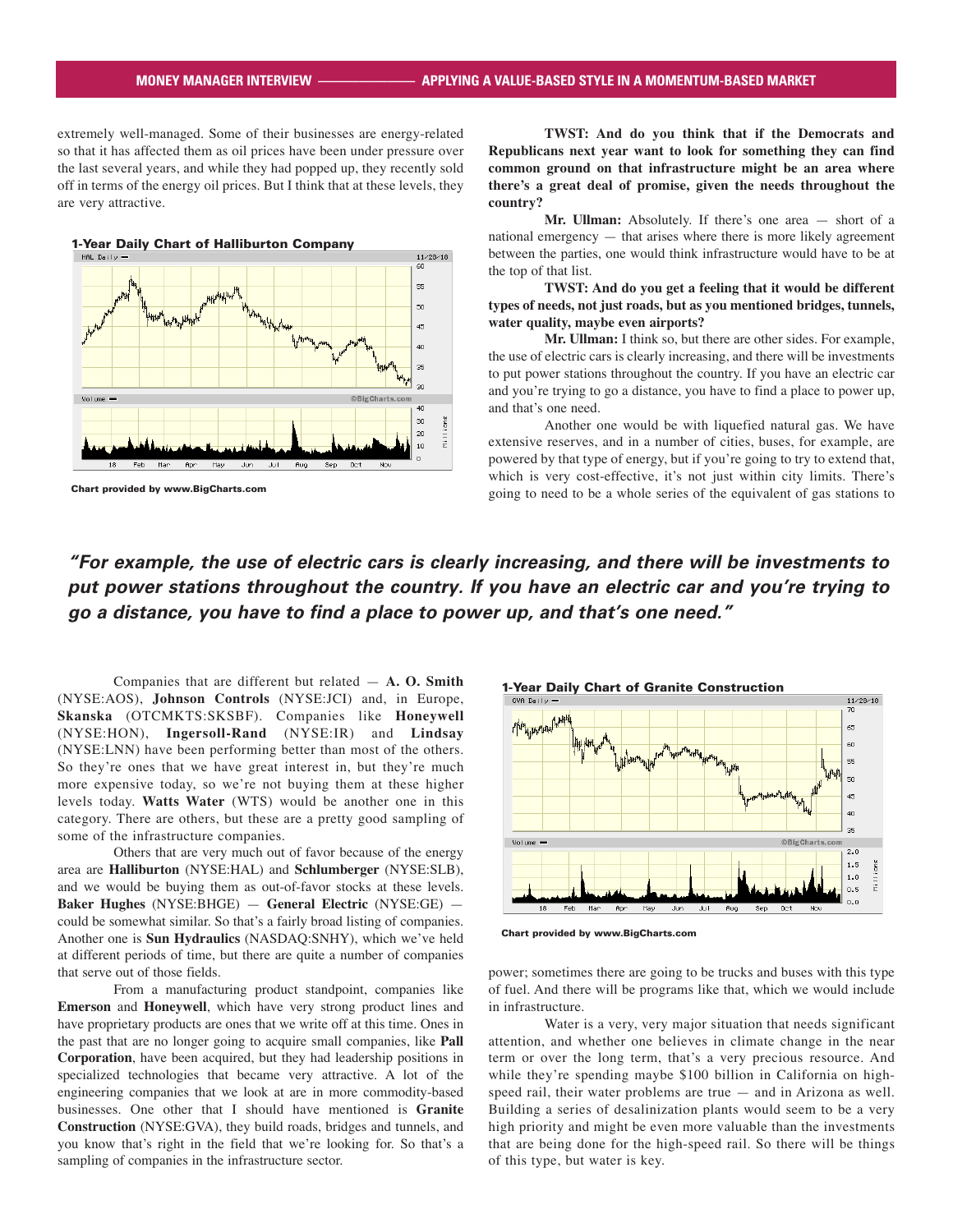Lindsay Corp. is doing irrigation equipment as well as some other related services, and while that's more of a commodity business, they have a pretty good-size share of that business. And companies like **Watts Water** and others that are providing water treatment, I believe, will have much more volume of business growth later on. So infrastructure is a broad category, but we believe it's going to get a very significant additional amount of attention and business growth.

**TWST: And even if the federal government were not to come up with additional funding, there is still a lot going on at the state and local levels?**

**Mr. Ullman:** It probably will, but many states have constitutional requirements for a balanced budget. Now, they get around it up to some point, but they can't accumulate deficits in proportion to what the federal government has done. So there will have to be federal involvement on most of these improvements. Projects that are selffunded are fine, but we're talking about massive amounts of funds.

If New York City wanted to spend \$50 billion on the subway system, it would be really hard for them to be able to do that on their own. Of course, they can try to finance it, but that would be putting in a massive amount of debt. So I do think there will have to be some level of partnerships, but you'll see things like the **Amazon** announcement that just recently came out. There will be a lot of construction that's going on for the area, and that is a form of infrastructure.

Having said all those things, some of their businesses are really quite strong and have great potential. Their aircraft engine business is one example. They have businesses in the medical field that are very dominating in their sectors, with very good product lines. They do have infrastructure capabilities as well.

And our feeling about **GE** is that it is highly speculative, and there is certainly a risk that the company could fail and go bankrupt. They've had issues with the SEC on some of their annuity products, but they're likely to be focusing on a few key sectors and becoming a much smaller company. The areas that we think they will focus on would be among infrastructure, health care and technology, which are sectors that we also have interest in over the longer term.

I think the market is undervaluing the base businesses; they're looking at them as they got sold. What **GE** would hopefully do is focus on a small number and would unfortunately need to sell others, try to reduce the debt, and then if they can do this in a successful way, add to those remaining product lines to broaden them and also do acquisitions for technology that will reduce costs and increase the value. That's been a model that **Emerson Electric** had over many, many decades, and they've done it successfully.

We've always preferred **Emerson** over **General Electric**, but we're finding **GE** at these current values to be intriguing, but there is certainly a genuine risk that they're not going to make it through. The stock,

# *"Having said all those things, some of their businesses are really quite strong and have great potential. Their aircraft engine business is one example. They have businesses in the medical field that are very dominating in their sectors, with very good product lines. They do have infrastructure capabilities as well."*

Housing may be near a reasonable peak, not that it's going to change dramatically, and the commercial areas are having a lot of changes with malls trying to redesign their purpose. Some of those are going to go into mixed-use housing, because with the internet, there are a lot of changes, but all of these areas eventually involve some type of changes and construction, which is also a part of the infrastructure. We've been less focused on residential than on other types of construction, but housing is much more in the areas that we've talked about with roads, bridges, tunnels, water and things that are really essential to our society on a more global basis.

### **TWST: And we had mentioned GE. Do you want to talk a little bit about that company? It's probably looking for different areas that are growth areas to focus on right now. And I would think infrastructure might be one of those areas it might be interested in.**

**Mr. Ullman:** I very much agree with you. **General Electric** is facing an extremely unusual set of circumstances. They've made many strategic decisions, which unfortunately have not worked at all. They had a very large financial business, and after the collapse of the economy in 2008, they are trying to exit from substantial parts of that, and the timing of that was very unfortunate. They made investments in natural resources in **Baker Hughes** at a time when it was probably not a good value.

So they've had some decisions that, whether it was bad luck or bad timing, those decisions did not work out. **GE** was at the highest levels of credit rating, and their situation has more than tremendously deteriorated; the stock has been under incredible pressure. They had a lot of share buybacks at elevated prices today, and they have gone through a number of CEOs.

now in the mid-\$8 range, could be under a lot more pressure, but if you look at risk/reward opportunity, I think there's a lot of upside if they can make good strategic decisions, be highly focused and realize they're going to have to go through further dramatic changes and decide which businesses to hold on to and which to sell, and then try to make those they hold to be very successful. A lot of their businesses are really good businesses.

So you know, one may want to take that on, but you have to be really careful not to have too much exposure in something like **General Electric**. It can turn very sour, but at these levels, there is a lot of potential underlying value. And it is of interest to us but with limited exposures per account, and we are viewing it as highly speculative.

**TWST: And another company that we talked about was Johnson & Johnson. Is there anything in particular about their outlook for 2019 and what investors should understand about that company?**

**Mr. Ullman:** Thank you for asking. **Johnson & Johnson** has been a favorite company of ours during our whole 40-year period. They've had great performance. But they occasionally have gotten into issues with litigation, predominantly in health care. They've had problems with some of the meshes that have been used in some surgeries, and over recent years, there's been an issue with talcum powder — for women who unfortunately developed ovarian cancer. **Johnson & Johnson** has denied that there is any asbestos in the talcum powder. There are connections with talcum powder and asbestos from when it is mined.

And for us, that is a genuine problem because our assessment of litigation risk is outside of the skill set that we would have. So we reluctantly felt we had no choice but to reduce the positions significantly. The level of litigation, though, is almost unprecedented. My understanding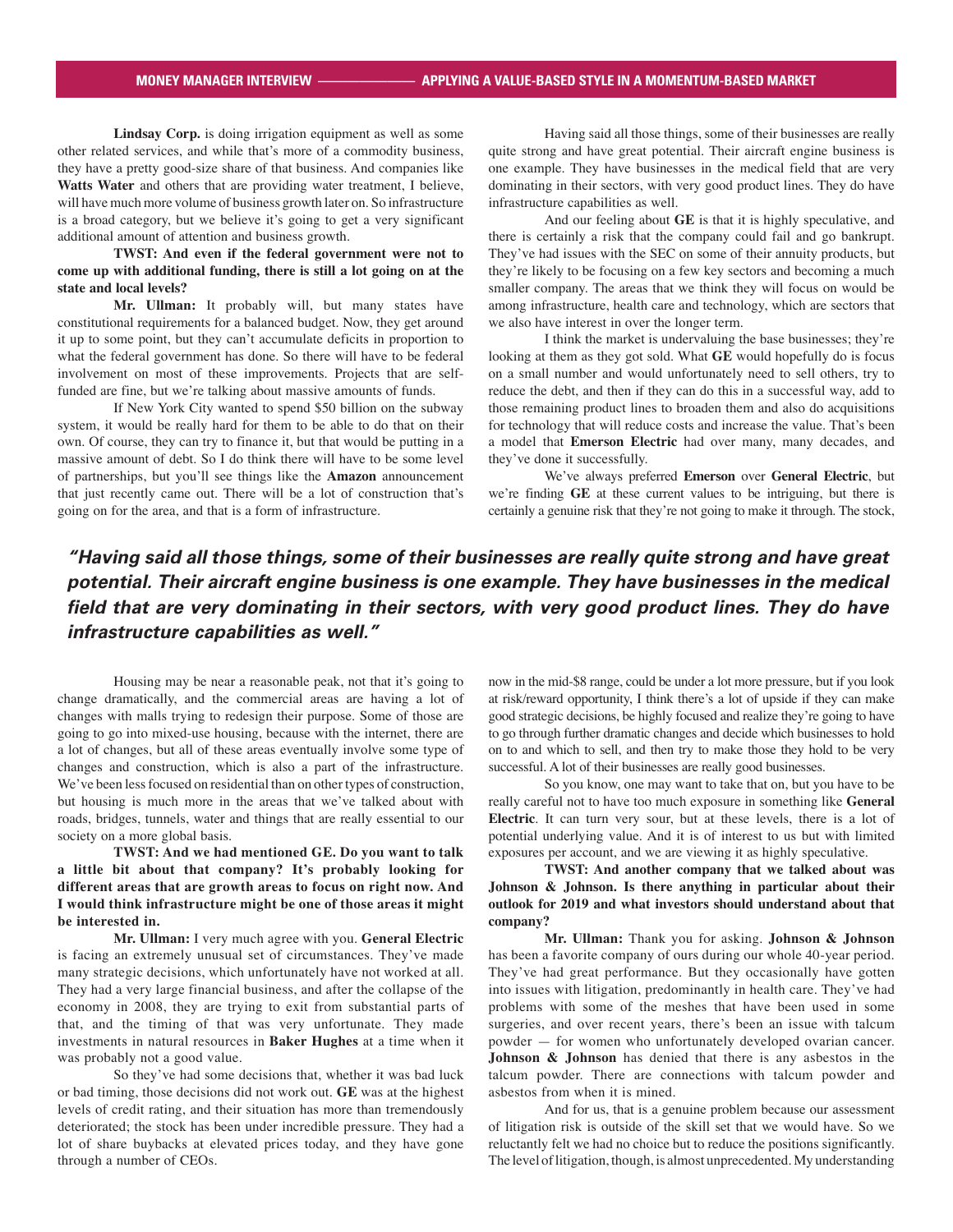is that earlier this year, one litigant was awarded something like \$155 million by a court; over this summer, in Missouri, 22 women had filed a class action suit, and the jury in that state, which is favorable to that type of litigation, came up with a jury finding, I believe, in the neighborhood of \$4.6 billion, which is almost \$200 million per woman who had filed a case as part of the group. There are something in excess of 9,000 pending cases. And it is daunting.

Johnson & Johnson has denied culpability, and very few cases have been through the system. They've been successful through  $appeals$  — either the case is dismissed or greatly reduced — but the size of these findings is really alarming. Again, if people were hurt, I understand, but 9,000 cases, they're infinite in terms of potential costs, and that's a real problem.

We had surveyed a number of people who are analysts on the Street earlier this year, and they did not seem terribly concerned about this level of litigation, but we had to be. So we've reduced our exposures, which were at high levels because of **Johnson & Johnson's** quality and the appreciation. We tried to get essentially most of our accounts virtually all with a few limited exceptions that had to do with taxes, the capital gains and ages of people  $-$  to approximately 5% of equities. Since we have balanced portfolios, **Johnson & Johnson** generally will be under 2.5% or 3% of any overall account.

We really want to hold it; their prospects otherwise are very strong. Their earnings growth looks good. They've been extremely wellmanaged, probably as well as any company we've followed over the years, but this impending litigation is really uncomfortable.

in December is probably pretty high. They've indicated they'd also have four more next year. There's pressure to try to get them not to do that, with certain sectors maybe showing a little more weakness. There have been concerns with the tariff issues with China and with the tariffs being increased and affecting the economy, and there have been other aspects that may put more pressure on the Fed to slow the increases.

But I don't think there's an expectation in general that interest rates are going to skyrocket. I mentioned earlier about the near-zero interest rates in 2008, 2009, and actually as little as five and a half years ago. And they've come up a little bit. We're in the neighborhood of almost 3%, just under on the Treasuries for two years, and probably around 3.4%, 3.35% on the 30-year. Now that rates are fairly flat, and there's no real indication in the marketplace that there's an expectation that long-term rates are going to go up a lot, we have a different view.

When you have trade deficits in the neighborhood of \$0.5 trillion, budget deficits of \$1 trillion, and forecasts that will make it look even worse, eventually, there has to be equilibrium. So the U.S. dollar has continued to be strong, and interest rates, while they've headed higher, have not headed very much higher with the fiscal issues that we're facing. We're very concerned that there will be major changes in interest rates and the value of the dollar ultimately, but that's certainly not what the market numbers are indicating.

So what we're doing is that we're keeping our bond maturities very short; we've been doing this for a while. The average maturity is probably in the two years, two and a half years range. We have virtually nothing out more than five years. And if Treasury rates went up five

# *"They've had, I believe, three interest rate changes this year. They've signaled there would be four, so the likelihood of another increase in December is probably pretty high. They've indicated they'd also have four more next year. There's pressure to try to get them not to do that, with certain sectors maybe showing a little more weakness."*

Even though the analysts that we had talked to — different than our own, who would follow the litigation more closely  $-$  even they were not terribly concerned. The stock went from the upper \$140 down to \$118 or thereabout, and it's recovered back to about \$144. We did sell some earlier this year near the highs because it had hit a price point, and we did have concentrations. But we really, really want to hold the stock.

However, with the litigation situation being so large and so uncertain, we felt we had to reduce exposures. We did not eliminate them completely, but **Johnson & Johnson**, I think, has a terrific future on its base business; this litigation and other litigation is really big but doesn't seem to have too much of an impact on the company. The market is apparently not that worried, based upon the stock price performance.

Hats off to the management team who've been at **Johnson &**  Johnson. They've had very high values, and they've been a model, I think, for good management historically. But nevertheless, this litigation is a genuine issue and concern for us. Thank you for asking about it.

**TWST: As investors look at 2019, do you think they're going to be concerned about such things as interest rates, the federal budget deficit, maybe even some of the trade deficits and the U.S. dollar? Are these going to be issues that might attract investors' attention for the next year?**

**Mr. Ullman:** That's an excellent question. And I think the consensus in the market is probably not. We are very concerned about this long term. And I guess there's a lot more pressure coming from the administration on the Federal Reserve.

They've had, I believe, three interest rate changes this year. They've signaled there would be four, so the likelihood of another increase

percentage points or thereabouts on the 30-year, you're going to be looking at almost a 50% loss in principle value, and short-term bonds mathematically will have very little impact with interest rate changes. Long-term bonds are very sensitive, especially with the rates being very similar between shorter and longer terms now. To us, it makes it really easy to stay shorter term given the potentials out there.

So for us, we're staying high quality and short to shortintermediate term. We look at relative values of lower-grade and longerterm bonds, and the risk premiums at this point with the economy being strong are just not sufficient to justify going to lower quality. Also, on the long term, since the rates are flat, if rates do go down, long-term bonds do go up, but the risk of long-term bonds going up in yield  $-$  to me  $-$  over a period of years is much higher than going down, and they could go up a lot, but it's hard to go down very much from where they already are. So we want to stay short term. And in comparison, when you look at things like junk bonds, depending on the relative quality long term, such issues could be 6%, 6.5%, 7% or, if they're reasonable quality, 7.5%.

During the crisis in 2008, we saw for a short period of time that when **General Motors** and **Chrysler** went bankrupt, **Ford** (NYSE:F) bonds were up to 37%. That was excessive, but it was panic. And there are times when things get extreme, and that's a place where then you might go into lower-grade bonds. But right now, in this market, where the economy has been very strong and it does have good potential to continue strong, lower-grade bonds get very little premium overall.

One other point, we worry about municipalities because of the amount of expenditures that they have. Many of them have entitlements for retirements and health benefits. Corporations have substantially gotten